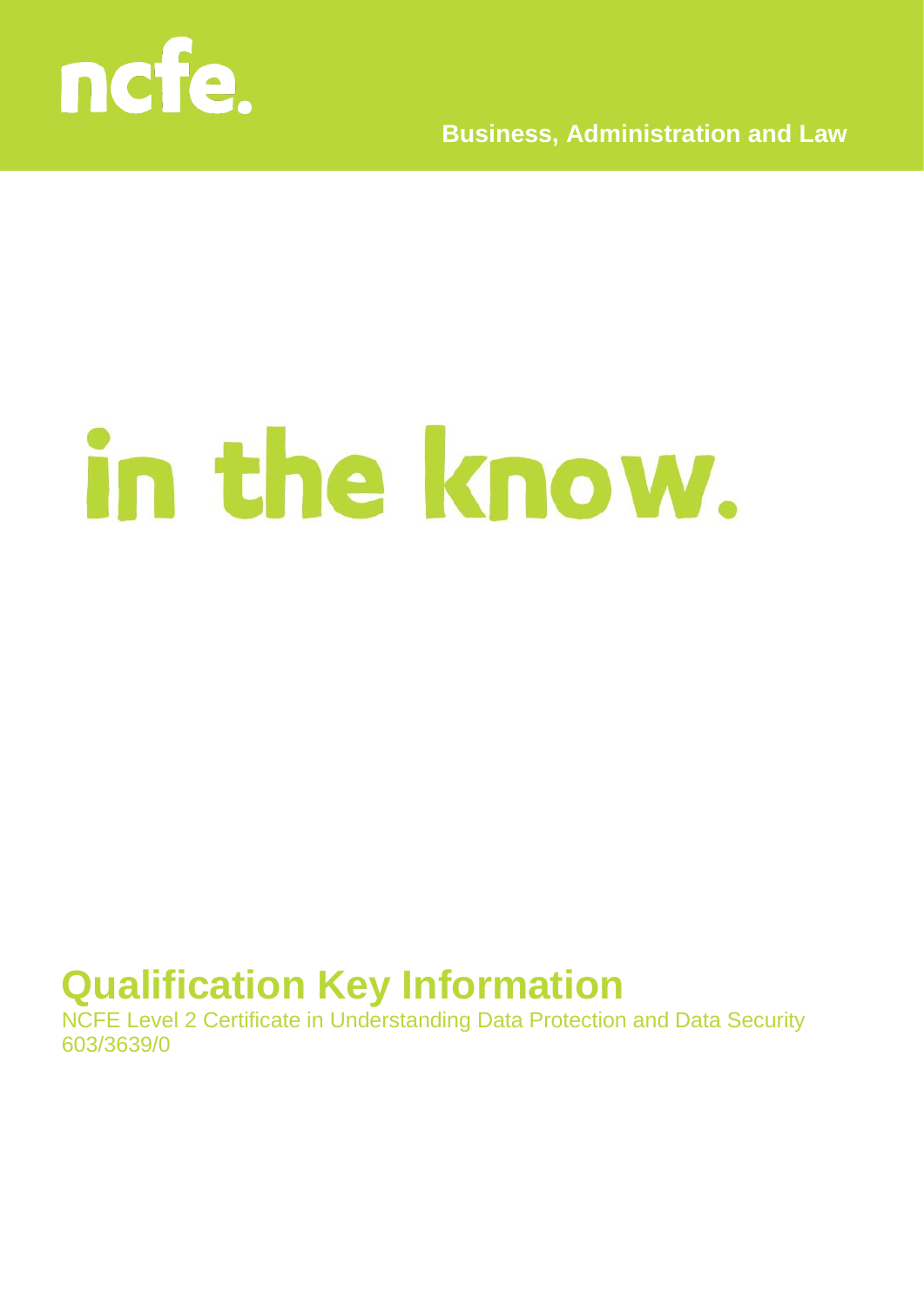### **Qualification overview**

| <b>Qualification number (QN)</b>      | 603/3639/0                                                                                                                                                                                                                                                                                                                                                                                                                                                                                                                                                                                                                                                                                                                                                                                                                                                                                                                                                                            |
|---------------------------------------|---------------------------------------------------------------------------------------------------------------------------------------------------------------------------------------------------------------------------------------------------------------------------------------------------------------------------------------------------------------------------------------------------------------------------------------------------------------------------------------------------------------------------------------------------------------------------------------------------------------------------------------------------------------------------------------------------------------------------------------------------------------------------------------------------------------------------------------------------------------------------------------------------------------------------------------------------------------------------------------|
| <b>Qualification Title</b>            | NCFE Level 2 Certificate in Understanding Data Protection and<br>Data Security                                                                                                                                                                                                                                                                                                                                                                                                                                                                                                                                                                                                                                                                                                                                                                                                                                                                                                        |
| <b>Total Qualification Time (TQT)</b> | 130                                                                                                                                                                                                                                                                                                                                                                                                                                                                                                                                                                                                                                                                                                                                                                                                                                                                                                                                                                                   |
| Guided Learning Hours (GLH)           | 110                                                                                                                                                                                                                                                                                                                                                                                                                                                                                                                                                                                                                                                                                                                                                                                                                                                                                                                                                                                   |
| Performance Points / UCAS             | N/A                                                                                                                                                                                                                                                                                                                                                                                                                                                                                                                                                                                                                                                                                                                                                                                                                                                                                                                                                                                   |
| <b>Entry Guidance</b>                 | This qualification is designed for learners who wish to improve<br>their knowledge of data protection and data security.<br>There are no specific recommended prior learning requirements<br>for this qualification. However, learners may find it helpful if<br>they've already achieved a Level 1 qualification in the business,<br>administration and law sector.<br>This qualification is suitable for learners aged pre-16 and above.<br>Centres are responsible for ensuring that this qualification is<br>appropriate for the age and ability of learners. They need to<br>make sure that learners can fulfil the requirements of the learning<br>outcomes and comply with the relevant literacy, numeracy and<br>health and safety aspects of this qualification.<br>Learners registered on this qualification shouldn't undertake<br>another qualification at the same level with the same or a similar<br>title, as duplication of learning may affect funding eligibility. |
| Funding                               | This qualification is eligible for AEB Local Flexibility funding.                                                                                                                                                                                                                                                                                                                                                                                                                                                                                                                                                                                                                                                                                                                                                                                                                                                                                                                     |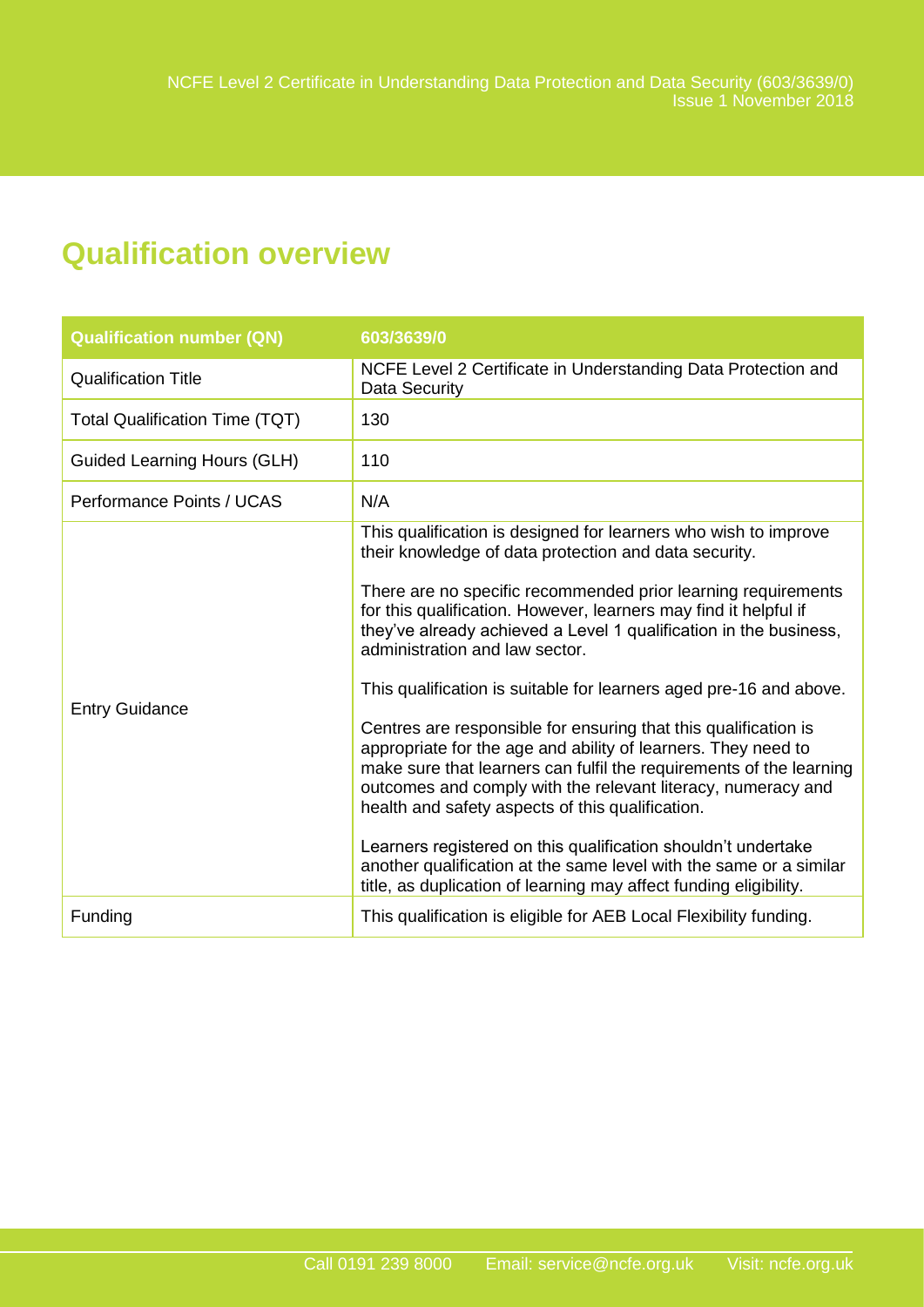#### **Qualification purpose**

The purpose of this qualification is to allow learners to demonstrate understanding of data protection and data security. It will help learners progress to a work role where data protection and data security knowledge is required.

#### **Qualification structure and how to achieve**

To be awarded this qualification, learners are required to successfully complete all four mandatory units.

#### **Mandatory units**

|         | Unit No Unit title                                   |
|---------|------------------------------------------------------|
| Unit 01 | Understand current data protection legislation       |
| Unit 02 | Understand organisational procedures concerning data |
| Unit 03 | Understand threats to ICT systems and data           |
| Unit 04 | Understand the consequences of not protecting data   |

#### **How the qualification is assessed**

This is a knowledge based qualification which is assessed via a portfolio of evidence.

#### **Benefits and progression opportunities**

The objectives of this qualification are to enable learners to:

- understand current data legislation
- understand steps organisations might take to help protect data
- understand how to protect their own data
- understand how to protect ICT systems from common threats
- understand the consequences of not protecting data and systems.

Learners who achieve this qualification could progress to:

- Level 2 Certificate in Principles of Business Admin
- Level 2 Certificate in Principles of Team Leading
- Level 2 Certificate in Principles of Customer Service
- Level 2 Certificate in ICT Systems and Principles
- Level 2 Certificate in IT User Skills (ITQ)
- Level 2 Certificate in Digital Skills for Work
- Level 3 Certificate in Principles of Business Admin
- Level 3 Certificate in Principles of Customer Service